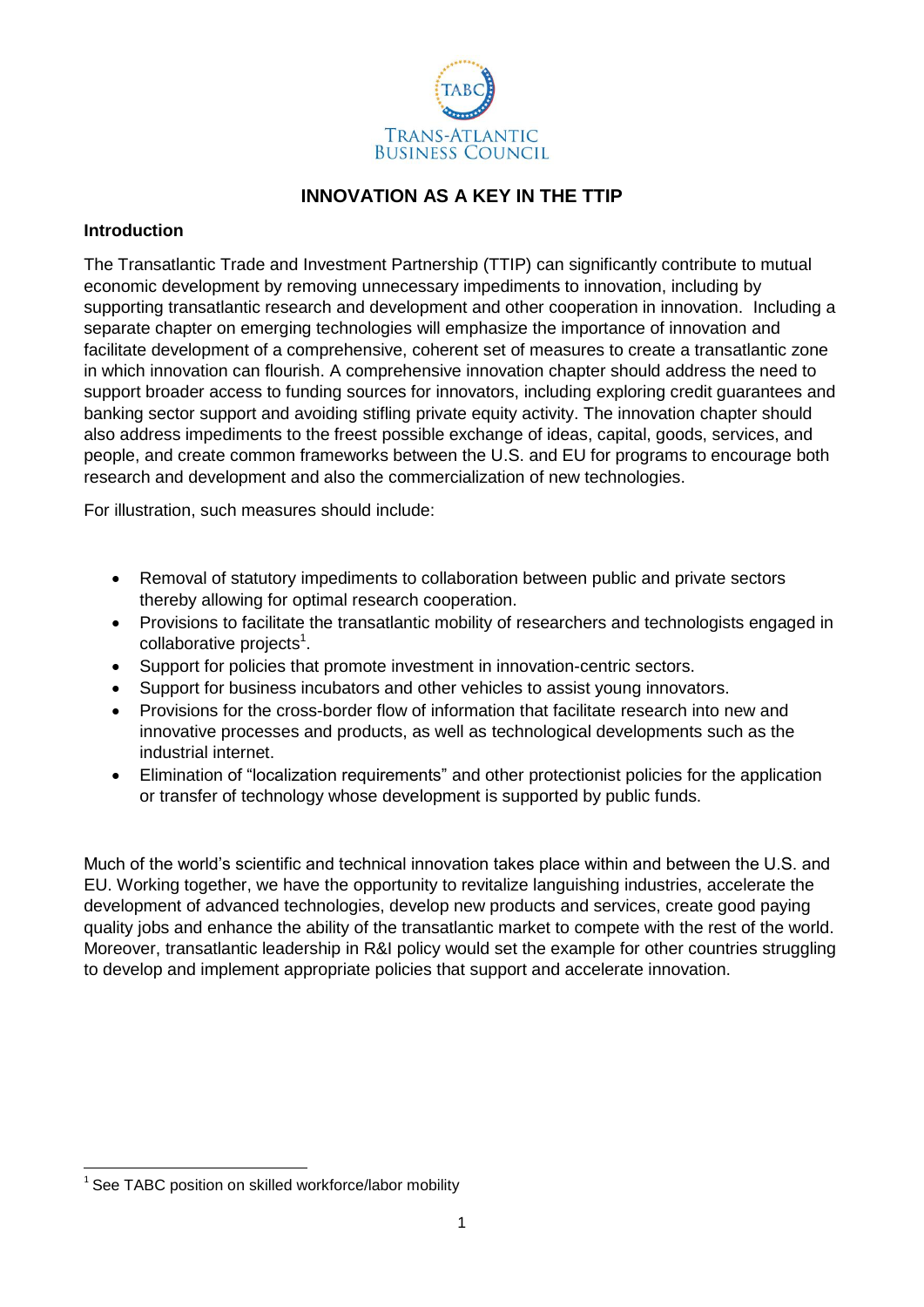

# **Part I: Emerging Technologies**

*Emerging Technology:* **Advanced Computing Systems**

*Transatlantic Dimension - The case for inclusion in TTIP negotiations:*

The hardware technology 'free ride' that High Performance Computing (HPC) has had for the past two and a half decades is ending due to limitations in CMOS performance improvements. Significantly more investment in fundamental design disciplines as well as key hardware and software technology components will be needed than in the past.

The scale of the investment and resultant economic impact are such that international cooperation and collaboration could be leveraged to accelerate the availability of next generation systems.

*Specific Challenges & Recommendations:* 

The challenges of building the next generation of advanced systems include:

- *Overall system design and architecture* including overall system architecture and chip design: Architectural innovation at all levels of the system will be required. This innovation will have to result in systems that are readily programmable, reliable and power efficient.
- *Data management* including network architecture and design, memory system architecture and design, I/O system architecture and design, storage system architecture and system and application software: Future systems will need to ingest, manipulate, manage, analyze and extract understanding in real time from exponentially increasing amounts of structured and unstructured data.
- *Software development* including compilers, libraries, frameworks, APIs, programming models, standards and tools: As systems architectures become more complex users will need far more powerful software tools to help them tap into the vast capabilities of the hardware.
- *System wide power and energy management -* Power management will evolve, from the largely static and hardware focused environments of today to a much more dynamic, application driven, process requiring significant software support and interoperation with the underlying hardware.
- *Reliability -* Like power management, reliability engineering will also evolve, from the largely static and hardware focused environments of today to a much more dynamic process requiring significant software support and interoperation with the underlying hardware.
- *Cost Engineering -* Trade-offs between the use of industry standard technology where available, and uniquely designed and developed components must continuously be made with an eye towards cost efficiency consistent with system mission and design targets.
- *General System Software and Hardware Management* As systems and workflows grow in size and complexity so does the software and hardware required to manage them. Innovation is needed to enable the system to support large scaling, workflow balancing, new use modes, interactive supercomputing, as well as system monitoring and feedback.
- *Risk management* It is important to note that the new architectures and key enabling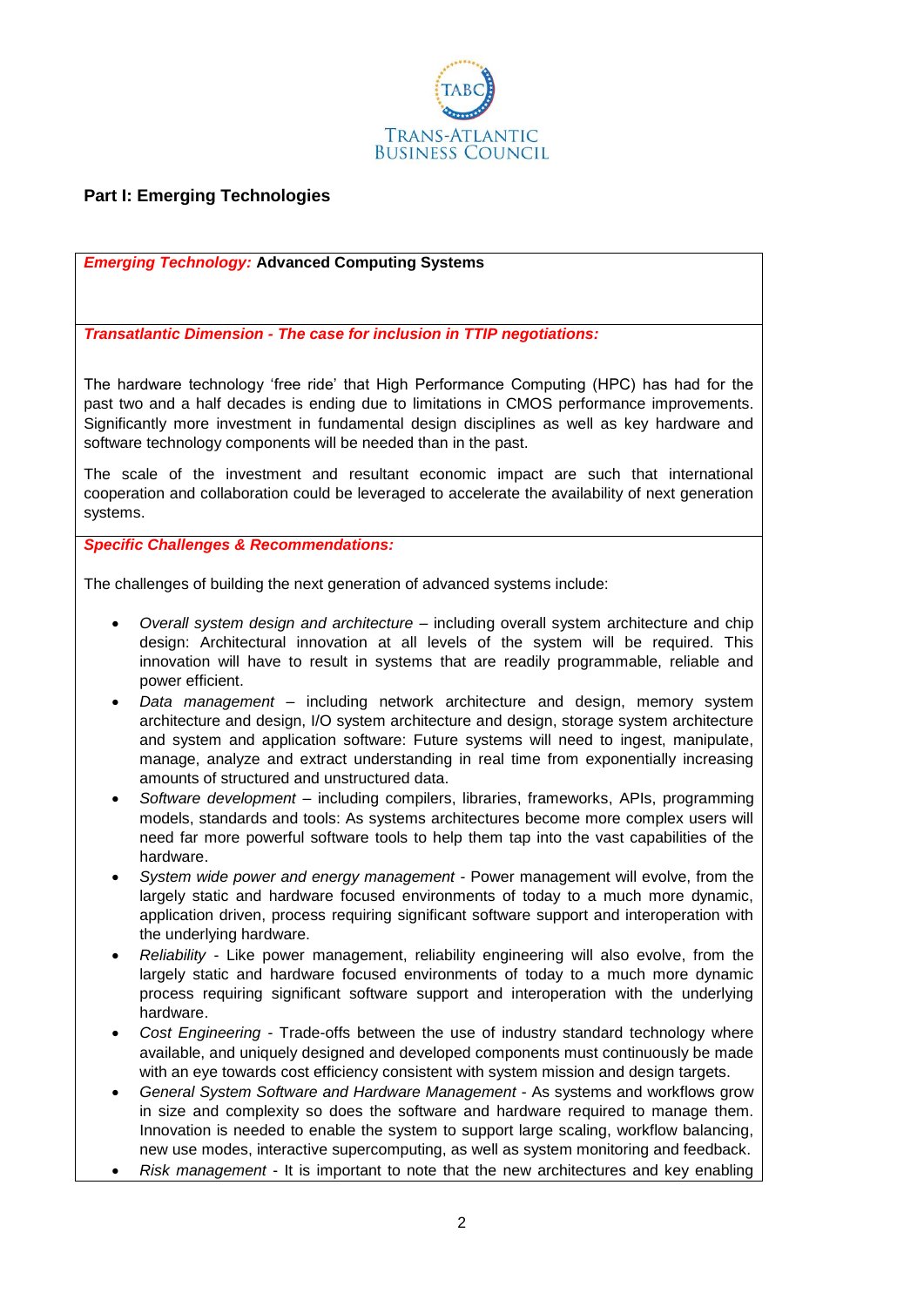

technologies discussed above are evolving and require significant research. As such there are considerable unknowns today, which introduce a large element of ongoing risk throughout the development process.

- *Commercialization considerations* Early instantiations of the largest next generation HPChe largest systems are typically beyond individual company investments. There is real opportunity in building on-ramps to this technology through government/academic/industry partnerships and innovation centers. The focus on and investment in, rapid transfer of algorithmic and application innovation/impact from government to industry, at scale, can create real competitive advantage for industry.
- *Requirement of Skilled Technical Workers* -There is a growing need for work ready technical skills. Many of the STEM (Science, Technology, Engineering and Mathematics) skill related openings go unfilled due to the lack of qualified lower-skilled graduates from secondary and technical schools as well as the most highly skilled university graduate.

#### *Emerging Technology:* **Nanotechnologies**

*Transatlantic Dimension - The case for inclusion in TTIP negotiations:*

Nanotechnology has been recognized as key enabling technology in the U.S. and Europe. It is expected that a growing number of nanomaterials will enter the markets in the years to come.

#### *Specific Challenges & Recommendations:*

The EU has already started to regulate nanomaterials as a whole and impose strict requirements on nanomaterials (e.g. consumer information, notification) in certain sectors which hampers their market access and discriminates nanomaterials against non-nanomaterials. Moreover, single member states have or are in the process of introducing nanoinventories which also impede the market access of nanomaterials in these member states. U.S. regulation on the other hand focuses exclusively on single nanomaterials with specific hazards. Harmonizing the regulatory approaches for nanomaterials considering the results of the safety research of nanomaterials show that nanomaterials are not more toxic than other materials and that for that reason a size of a material alone may not trigger regulatory requirements. Continue and promote further transatlantic cooperation in the area of safety research for nanomaterials.

### *Emerging Technology:* **Electric Vehicles and Smart Grid**

*Transatlantic Dimension - The case for inclusion in TTIP negotiations:*

Future standards for e-vehicles and smart grids are further to be discussed between transatlantic standard bodies and regulatory agencies to ensure transatlantic leadership in these emerging technologies, particularly with a view to standards and regulation. First steps have been taken by the automotive industry to settle on the Combined Charging System (CCS) for fast electric recharging points for electric vehicles. One future issue is wireless power transfer which is going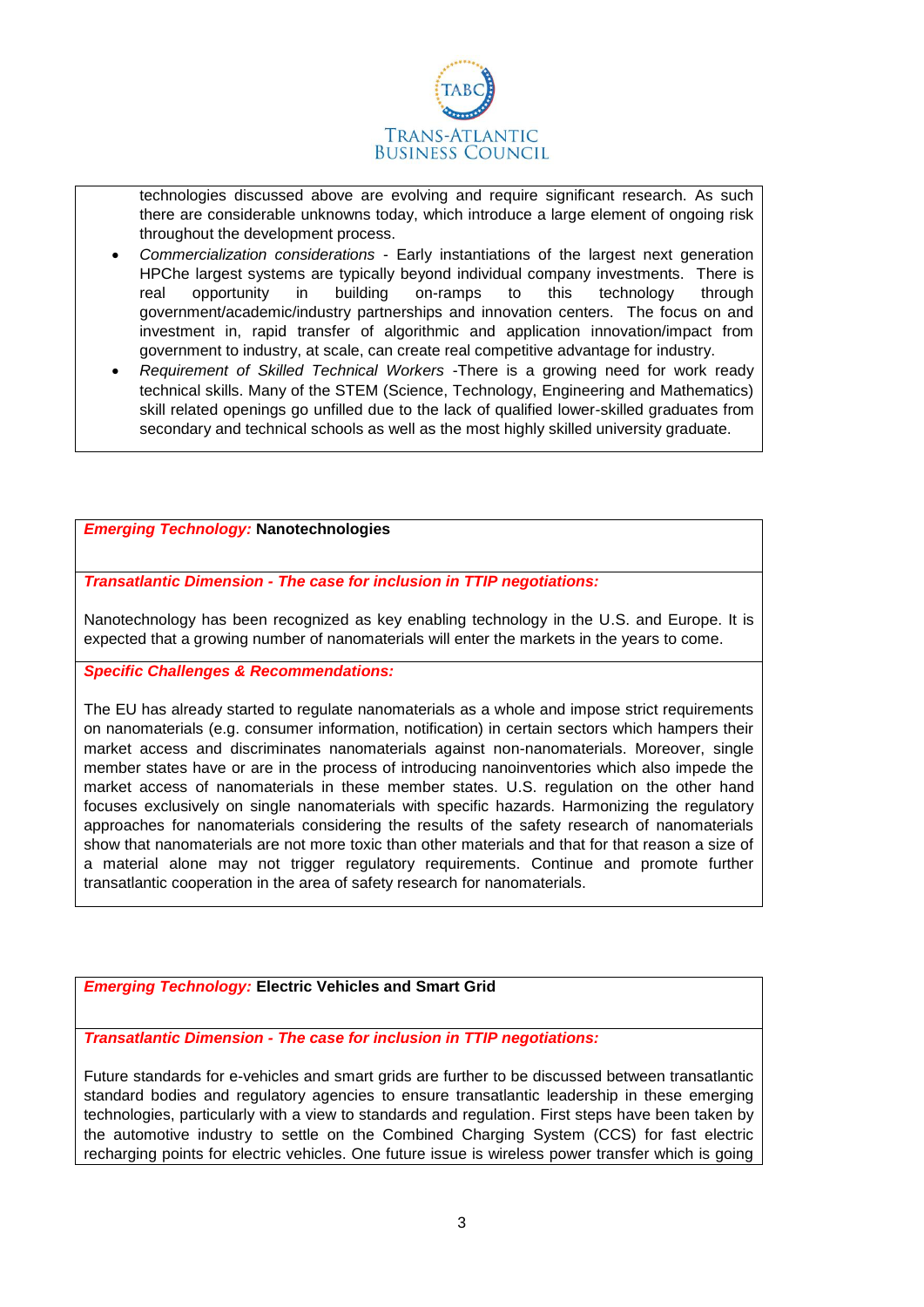

to be developed in the short term.

*Specific Challenges & Recommendations:* 

Ongoing discussions between the standards and regulatory agencies (e.g. regular ANSI and CEN/CENELEC meetings to advance their respective eMobility roadmaps) must continue with distinct political support from both governments. Pre-competitive scientific work in transatlantic research centers such as Argonne National Laboratory and Joint Research Centre in Ispra should focus on relevant issues (e.g. alignment of battery test procedures, new technologies) and should involve relevant stakeholders groups.

### *Emerging Technology:* **Energy Efficient Appliances**

*Transatlantic Dimension - The case for inclusion in TTIP negotiations:*

Both the EU and U.S. regulate energy efficiency of appliances through energy labels and minimum efficiency limits but they do this differently. Innovation is necessary to achieve high energy efficiency with the objective of saving energy when consumers use appliances at home. These are difficult considerations that require in-depth understanding of the function of appliances and how consumers use appliances.

*Specific Challenges & Recommendations:* 

It would be beneficial for the EU and U.S. to jointly analyze this area and create harmonized legislation.

*Emerging Technology:* **Exhaust Gas Emissions for Passenger Cars**

*Transatlantic Dimension - The case for inclusion in TTIP negotiations:*

In both the U.S. and the EU technologies have been developed and legislation put in place to ensure ever cleaner passenger cars. Strength lies in combining approaches and couple with the introduction of World Harmonization Test Cycles. This also allows the EU and the U.S. a combined approach to serve as a basis for future work with other nations/regions.

*Specific Challenges & Recommendations:* 

In order to achieve ultra-clean vehicles, jointly discover possibilities to combine U.S. legislation (specifically California) on SULEV (Super Ultra-low Emission Vehicle) and the EU's RDE (Real Driving Emissions) and PEMS (Portable Emissions Measurement Systems).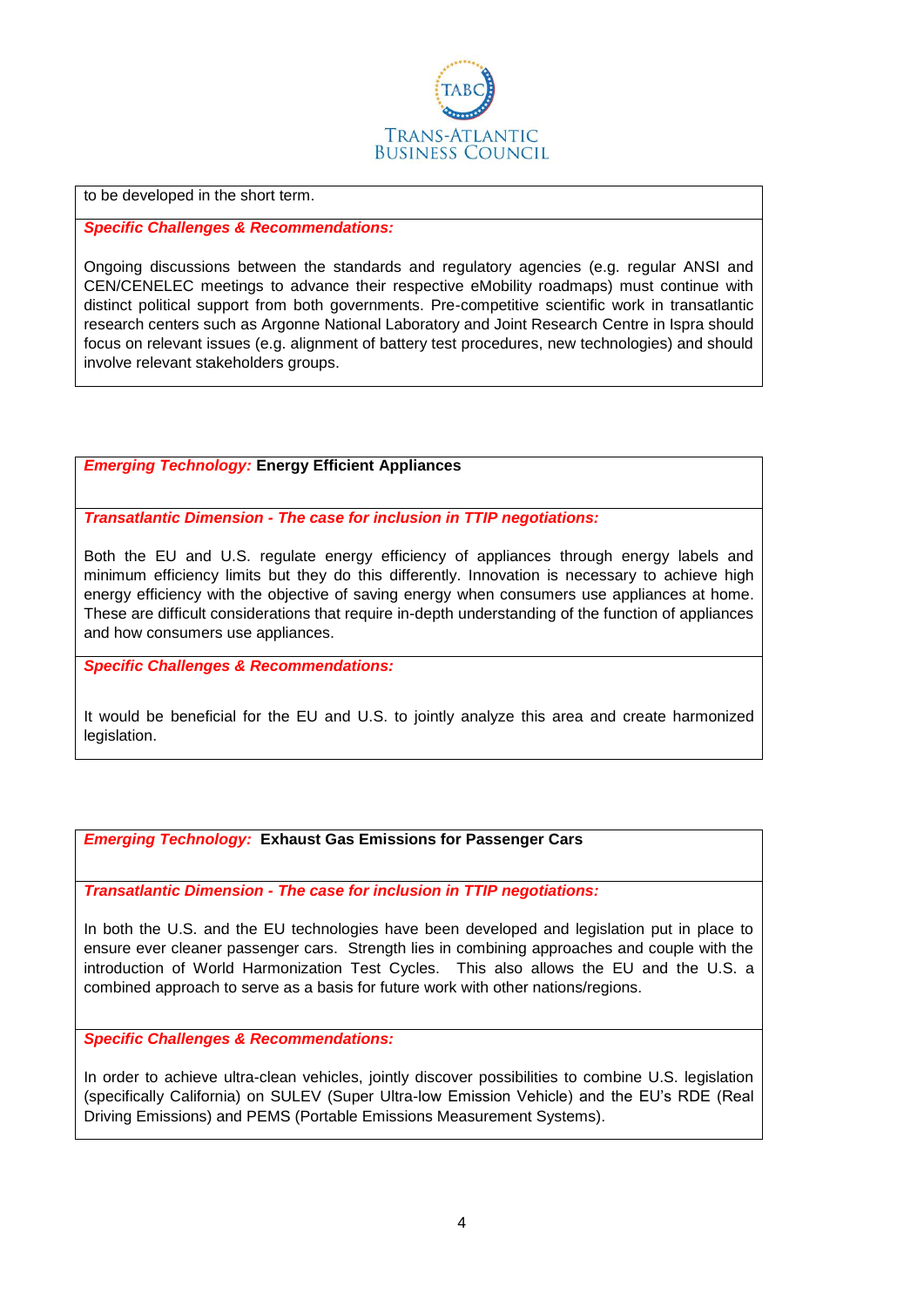

*Emerging Technology:* **Resource Efficiency supported through Implementation of Reuse and Quality Recycling Technologies**

#### *Transatlantic Dimension - The case for inclusion in TTIP negotiations:*

The need to find new sources and ensure sustainable supply of valuable and critical materials required by emerging technologies (e.g. in the field of renewable energy, electric vehicles) has been recognized in the EU and the U.S. as well as the need to better utilize/use more efficiently the resources we already have.

*Specific Challenges & Recommendations:* 

E-waste (WEEE) is one of the fastest growing waste streams in both the EU and the U.S. The management of WEEE has not only an environmental impact (through preventing/reducing hazardous impacts) but can also contribute to the efficient use of resources and the retrieval of valuable and critical secondary raw materials Regulations and current informal approaches differ within and between the U.S. and EU for electronics and electronic waste (e-waste). There is not a need to develop one combined approach for what already exists. However, it is possible to work together to ensure that recognized certification standards exist for promoting quality treatment throughout the entire recycling chain of waste electronics (from collection to final material recovery). This will encourage appropriate handling and maximize the recovery of valuable and critical resources and materials.

### *Emerging Technology:* **Chemicals Regulation**

*Transatlantic Dimension - The case for inclusion in TTIP negotiations:*

Chemical regulation has the potential to impact innovation across many industry sectors. TABC supports enhanced regulatory cooperation and transparency that will support meeting environmental and health objectives in a manner that is consistent with innovation and facilitation of transatlantic trade.

*Specific Challenges & Recommendations:* 

TTIP is an opportunity to:

- Enhance scientific cooperation
- Improve the basis for regulatory cooperation and burden sharing
- Achieve greater transparency within the regulatory process, including notice and comment procedures to allow for identification of potential trade impacts at appropriate points in the chemical regulatory process

The joint industry proposal by American Chemistry Council and CEFIC, the European Chemical Industry Council, includes detailed recommendations with regard to greater transparency, improved scientific and regulatory cooperation.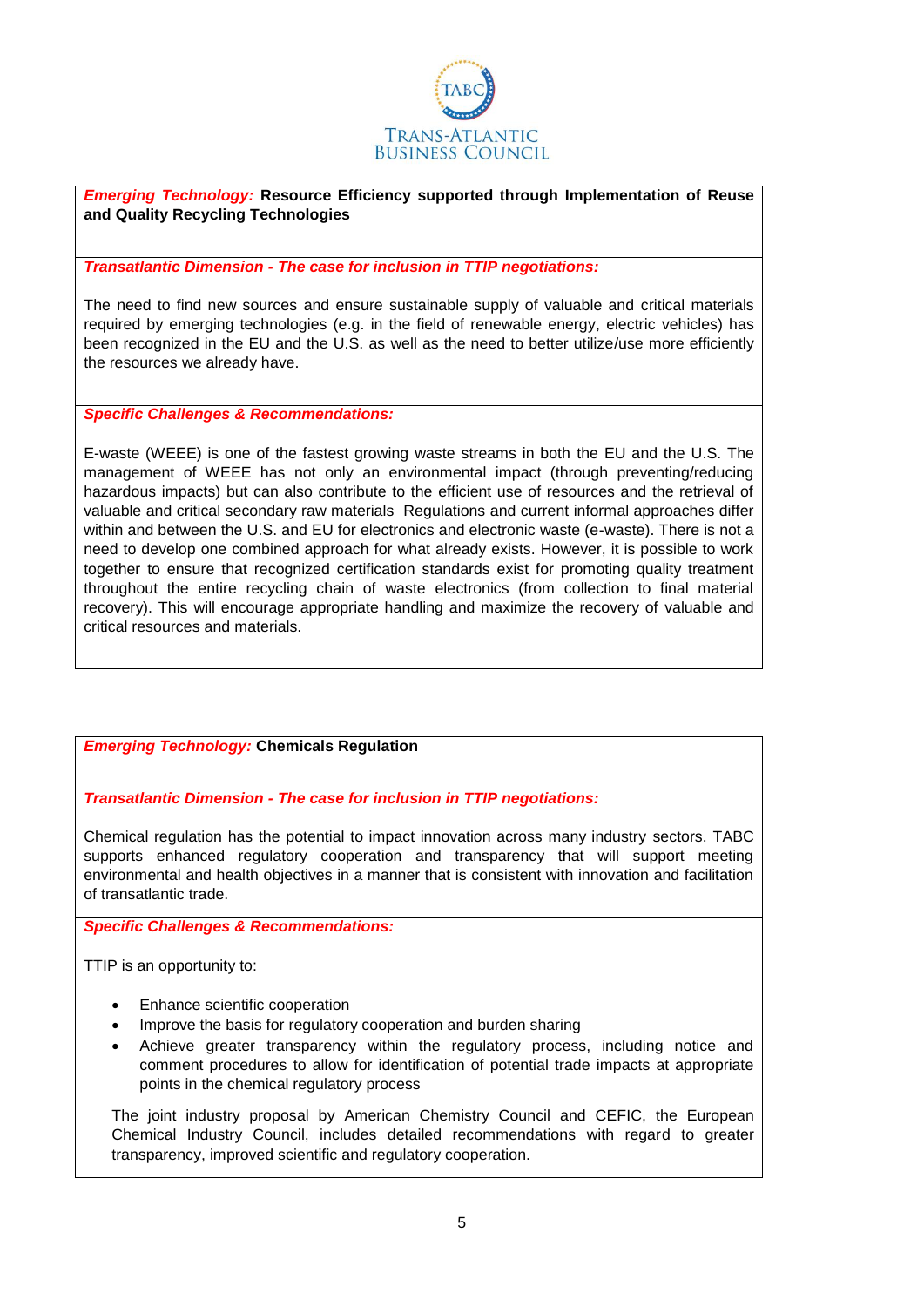

# **Part II: Horizontal Policy Areas that facilitate Pre-Regulatory Cooperation, Compatible Standards and Regulatory Frameworks for Innovative Technologies**

### *Intellectual Property Protection*

Intellectual property is essential to economic expansion, business, societal innovation and national competitiveness for both the US and EU. IP-intensive industries are linked to 35% of U.S. GDP and nearly 30% of all U.S. employment; similarly IP-intensive industries are linked to 39% of EU GDP and roughly 35% of all employment in the  $EU^2$ . As internet-enabled innovation increasingly drives productivity and growth on both sides of the Atlantic, the importance of intellectual property to creating new jobs and growing exports will only increase.

TTIP should reflect this shared reliance on intellectual property. Both markets share a deep commitment to protecting intellectual property and a recognition that strong intellectual property regimes are an indispensable element of successful economies and to create and maintain innovation and technology-driven exports, competitive opportunities, and jobs. Inclusion of provisions on intellectual property in TTIP is especially important as a means to foster strengthening of intellectual property standards globally.

# *Financing of Research and Innovators*

Achieving full harmonization of EU and U.S. programs, rules and regulations on public support for private R&D (e.g. EU Horizon 2020, public procurement of innovation, state aid) are desirable but difficult to put in practice in the short-term. A pragmatic approach to facilitate reciprocal access to R&D programs including funding, tenders for innovation procurement, etc. would be useful, particularly in the area of pre-competitive research.

One such example are EU R&D actors who can currently access U.S. funding from National Institutes of Health. In return U.S. partners have access to EU funding in the healthcare section of the EU's Seventh Framework Programme (and to a fairly limited extent for the Virtual Physiological Human activities within the ICT part of FP7). Also in healthcare projects commissioned by Defense Advanced Research Projects Agency (DARPA) EU players may be involved to perform R&D with U.S. funding. Similar EU-U.S. arrangements in Horizon 2020, also in other sectors, would be most valuable to accelerate transatlantic innovation.

In order to assist entrepreneurs and innovators, financing options should go beyond support for R&D, i.e. support for broader access to funding sources, including by:

- Exploring credit guarantees and banking sector support;
- Helping business angels' networks widen their scope and stimulate venture capital;
- Avoiding stifling private equity activities with more regulations.

**<sup>.</sup>** <sup>2</sup> <http://www.epo.org/news-issues/news/2013/20130930.html>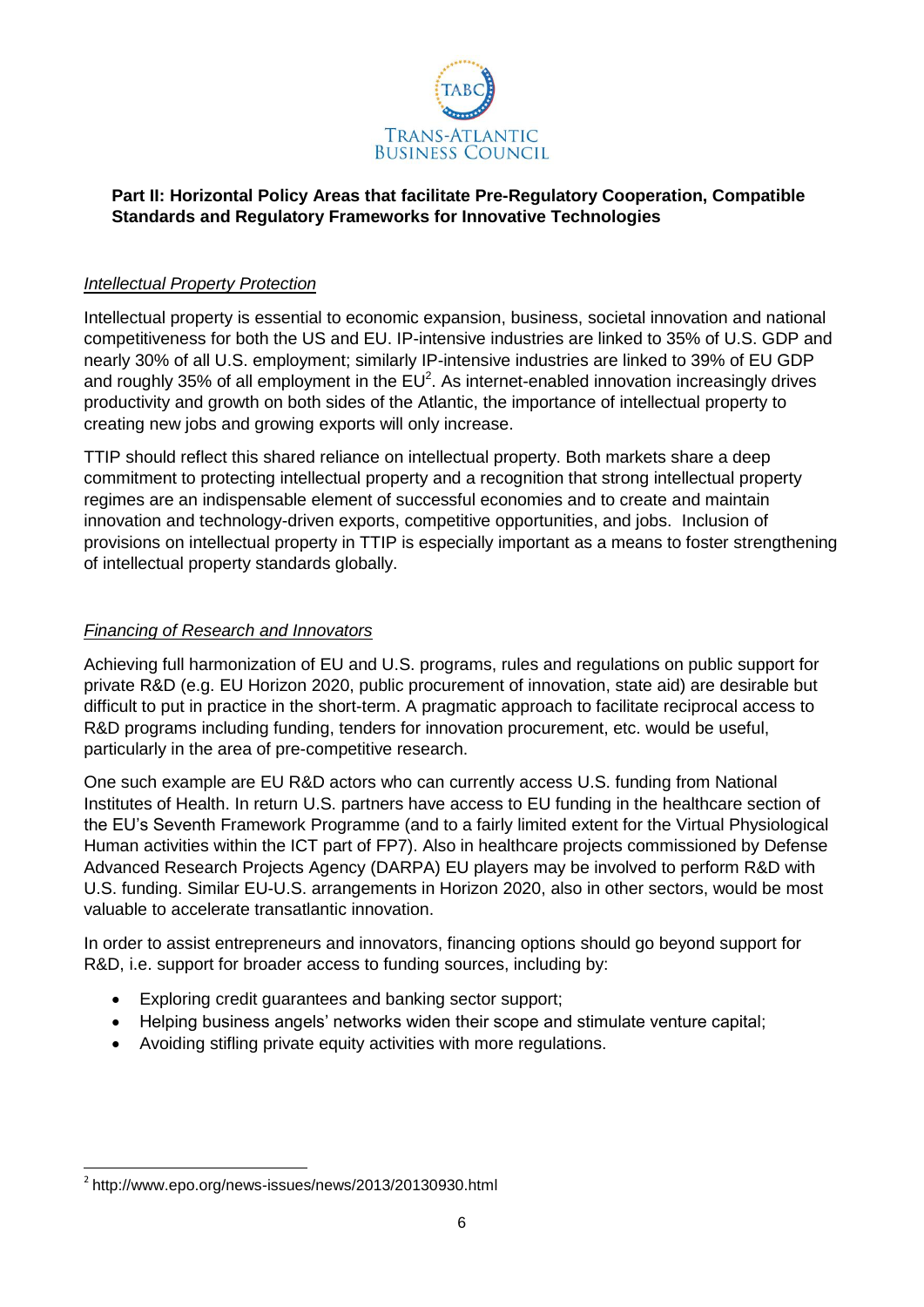

# *Competition*

Taking into account the decentralized globalization of competition policy and mutual objectives to protect the global competitive process, foster innovation and reduce inefficiencies, the U.S. and the EU should direct their competition authorities to:

- Jointly develop best practices on due process (procedural fairness) for all competition cases and push for their global implementation through organizations such as the OECD and International Competition Network.
- Ensure robust economic analysis is used in analyzing the impact of transatlantic transactions of concern, and that the best tools on how and when to perform such analyses are shared with newer competition agencies.
- Help newer competition agencies more fully understand the intersection of intellectual property law and competition policy and the dangers associated with using intrusive remedies that could negatively affect innovation.
- Strict enforcement of competition law in all sectors and in particular in those driving innovation.
- Ensure that vertically-integrated companies cannot lever their position to inhibit innovation and market entry.

### *Access to Raw Materials*

Access to and affordability of non-energy raw materials are crucial for the transatlantic market and to advance the process of innovation. Major sectors of the transatlantic economy depend on access to raw materials, including construction, chemicals, automotive, aerospace, machinery and equipment, as well as high technology/ICT and consumer goods. A secure supply of key raw materials is a prerequisite for maintaining the industrial value chain and innovating new materials and products. The U.S. and EU need to jointly address market distortions affecting important raw materials available on the international market. At the same time resource efficiency should be recognized as a key dimension of raw materials security:

- Secure access to materials (both primary and secondary hence also recycling) that are critical to create green and energy efficient technologies (e.g. neodymium that is used in permanent magnets of efficient electric motors, indium that is used in solar panels, cobalt and nickel that are used in rechargeable batteries).
- The U.S. and EU should strengthen their cooperation in the development and use of standards, test methods and guides for the characterization, classification, recycling and reuse of valuable and critical raw materials
- Develop substitutes, alternatives or reduce material use for critical materials used in energy efficient technologies where such materials may be strategic for U.S. and EU governments, in danger of short supply, subject to increased demand, controlled by very few companies/countries.
- Set the right framework on conditions and incentives for investments in the transatlantic market to foster sustainable supply.
- Boost transatlantic cooperation on materials research.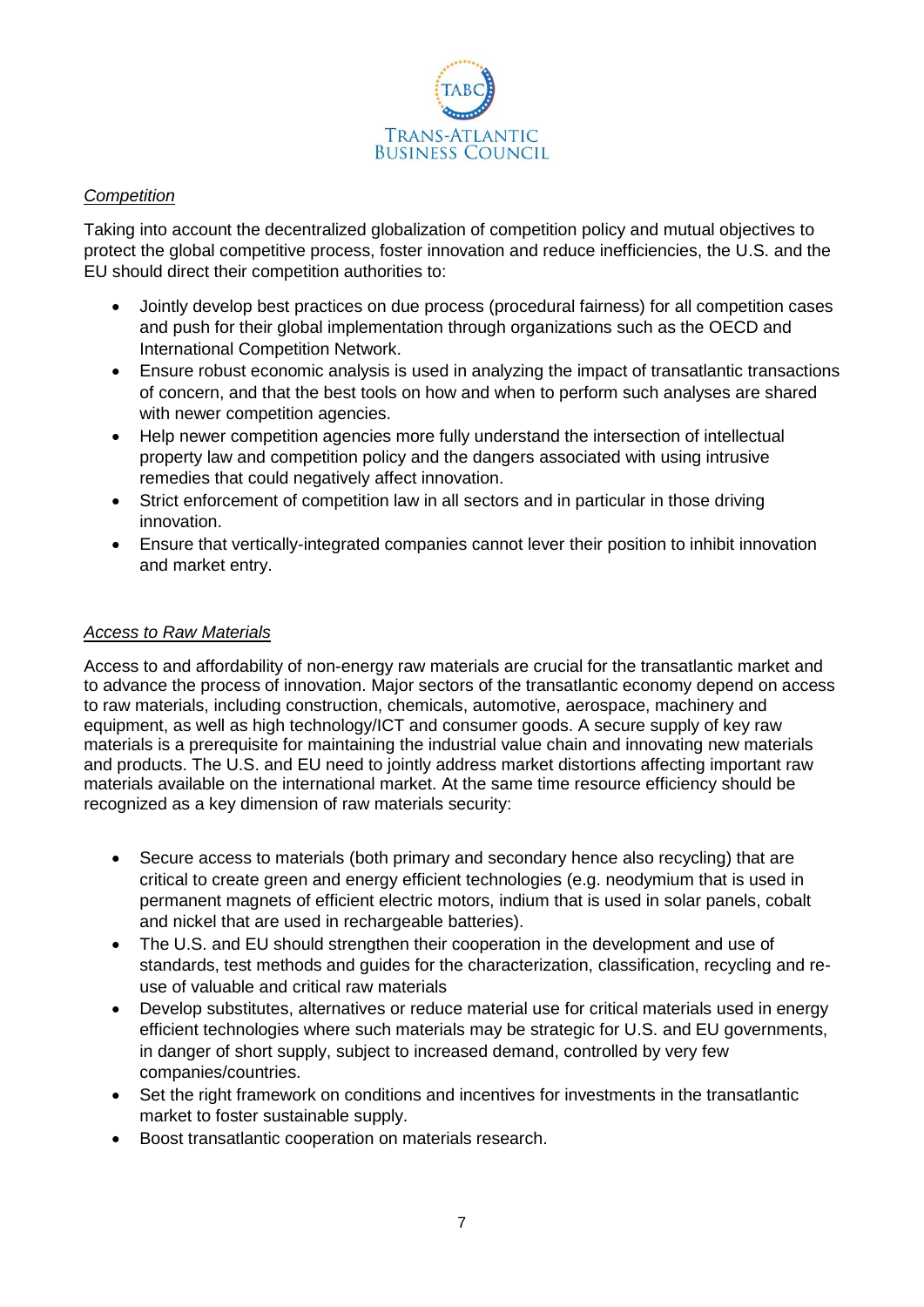

## *Procuring Innovation*

Public Procurement of Innovation (PPI) is defined as the purchase of innovative products, services or processes through public demand with the aim to stimulate commercialization of innovative research and to improve the performance and functionality of public services to solve important socio-economic challenges. This purchase might need to be preceded by research and development in order to accelerate innovation and prepare a future commercial purchase: this exploratory phase is called pre-commercial procurement (PCP) of R&D services in the EU. A variety of terminologies can be encountered in the U.S. depending on the public organization such as precompetitive procurement, procurement of innovation, public procurement of R&D services, public technology procurement, technology procurement etc.

The PCP and PPI programs in EU and U.S. have three common key objectives:

- Stimulate economic growth by driving innovation from the demand side so as to increase the expected return on investments in R&D.
- Improve service levels of public entities and agencies to its citizens by becoming an early adaptor of innovative technologies.
- Shorter-time-to-market: Accelerate innovation by funding transition process from R&D to commercialization, with the public sector acting as an early adopter customer.

Furthermore, PCP is an approach for procuring R&D services which enables public procurers to not only share the risks and benefits of designing, prototyping and testing new products and services with the suppliers but to create optimum conditions for wide commercialization and take-up of R&D results through standardization and/or publication, and IP retention by the supplier. At the same time pre-commercial procurement pools the efforts of several procurers and stimulates industrial product development from its early R&D stages to test series in order to best fit the needs of public entities.

The U.S. has a long and extensive experience in PCP and PPI whereas the EU is still lagging behind. However, in Horizon 2020 there is an extensive effort by the European Commission to stimulate PCP and PPI by public entities as a means of transferring research results to the market. Thus PCP and PPI are becoming key drivers of Innovation in Horizon 2020 and in the overall EU Digital Agenda.

PCP can be split into three phases where various companies (SMEs and larger companies) are in competition. PCP follows the "Curiosity Driven Research Phase" with Phase 1 (Solution Exploration), Phase 2 (Prototyping) and Phase 3 (Development of a first batch/test series). Each of the phases is assessed by an evaluation providing a re-assessment of the goals of the tender as well as an opportunity to re-focus the work developed.

U.S. agencies and departments funding R&D procurement projects are also the beneficiaries of the results and they become early adopters, such as Department of Health, Defense (Defense Advanced Research Projects Agency), Energy (Advanced Research Projects Agency-Energy), Homeland Security (Homeland Security Advanced Research Projects Agency), Transportation (Research and Innovative Technology Administration) and the Office of the Director of National Intelligence's Director of Science and Technology (Intelligence Advanced Research Projects Activity). Some examples of most innovative solutions that emerged from U.S. government R&D procurements include Internet Protocol, Global Positioning System, High Performance Super Computing and Semiconductor Key Innovations.

PCP and PPI programs in EU member states and in the U.S. present unique opportunities for transatlantic cooperation on innovation, in particular transforming inventions successfully into